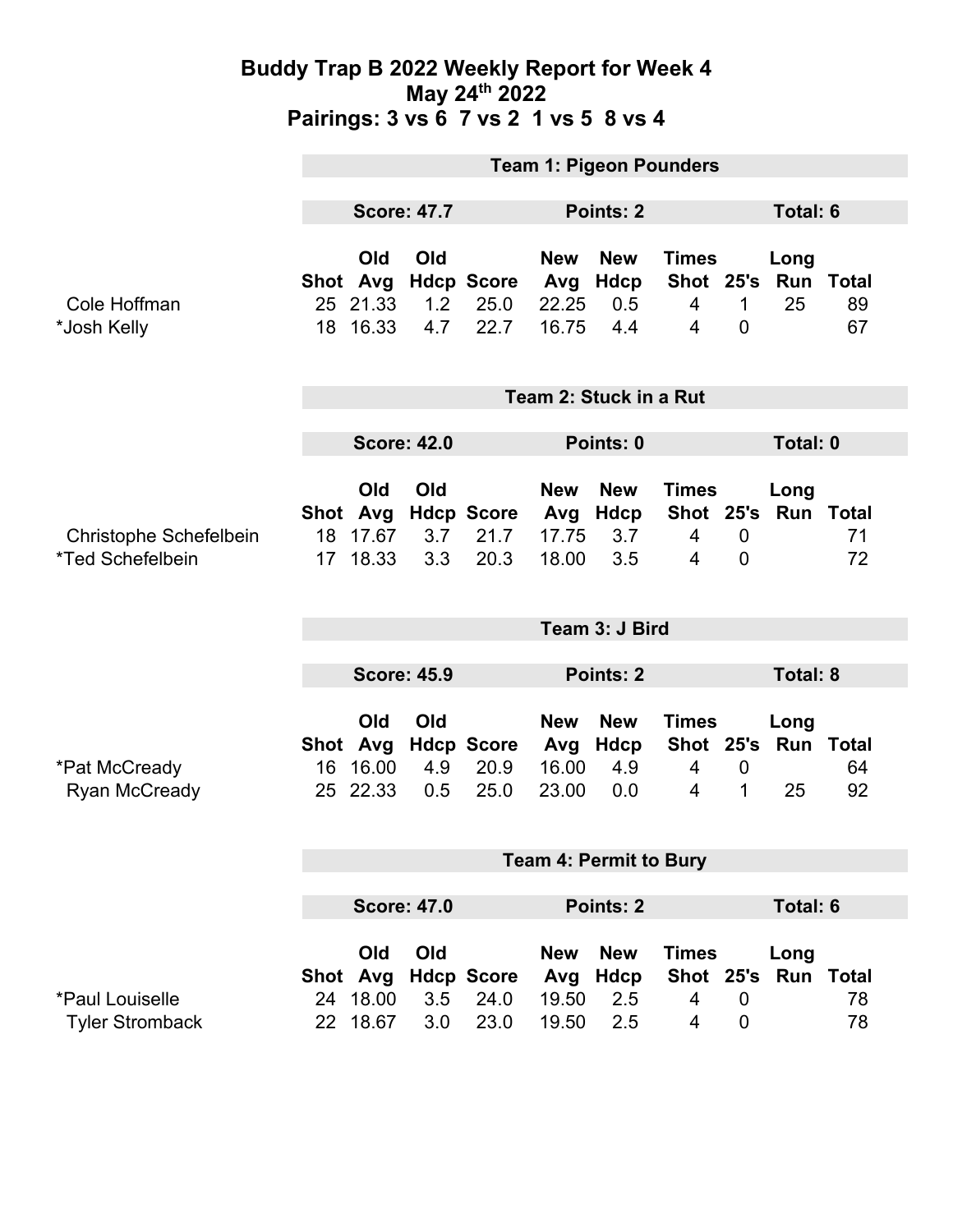|                                         | <b>Team 5: Shot Dead</b>    |                                      |                    |                                   |                                     |                                  |                                     |                                    |                             |          |
|-----------------------------------------|-----------------------------|--------------------------------------|--------------------|-----------------------------------|-------------------------------------|----------------------------------|-------------------------------------|------------------------------------|-----------------------------|----------|
|                                         | <b>Score: 42.0</b>          |                                      |                    | Points: 0                         |                                     |                                  |                                     | <b>Total: 2</b>                    |                             |          |
| Lily Jedneak<br>*Christian Sapp         | 21                          | Old<br>Shot Avg<br>15 17.33<br>19.67 | Old<br>4.0<br>2.3  | <b>Hdcp Score</b><br>19.0<br>23.0 | <b>New</b><br>Avg<br>16.75<br>20.00 | <b>New</b><br>Hdcp<br>4.4<br>2.1 | <b>Times</b><br>$\overline{4}$<br>4 | $\mathbf 0$<br>$\overline{0}$      | Long<br>Shot 25's Run Total | 67<br>80 |
|                                         | <b>Team 6: Clay Busters</b> |                                      |                    |                                   |                                     |                                  |                                     |                                    |                             |          |
|                                         | <b>Score: 30.0</b>          |                                      |                    |                                   | Points: 0                           |                                  |                                     |                                    | Total: 3                    |          |
| Mark McHugh<br>Joe Plaisance            |                             | Old<br>23.00<br>13.33                | Old<br>0.0<br>6.8  | Shot Avg Hdcp Score               | <b>New</b><br>Avg<br>23.00<br>13.33 | <b>New</b><br>Hdcp<br>0.0<br>6.8 | <b>Times</b><br>3<br>3              | 1<br>$\overline{0}$                | Long<br>Shot 25's Run Total | 69<br>40 |
|                                         | Team 7: CSU                 |                                      |                    |                                   |                                     |                                  |                                     |                                    |                             |          |
|                                         | <b>Score: 46.0</b>          |                                      |                    | <b>Points: 2</b>                  |                                     |                                  |                                     | <b>Total: 6</b>                    |                             |          |
| *Andrew Erickson<br><b>Zach Pickett</b> | Shot Avg                    | Old<br>23 19.00<br>23 19.00          | Old<br>2.8<br>2.8  | <b>Hdcp Score</b><br>23.0<br>23.0 | <b>New</b><br>Avg<br>20.00<br>20.00 | <b>New</b><br>Hdcp<br>2.1<br>2.1 | <b>Times</b><br>4<br>4              | $\boldsymbol{0}$<br>$\overline{0}$ | Long<br>Shot 25's Run Total | 80<br>80 |
|                                         | Team 8: League average      |                                      |                    |                                   |                                     |                                  |                                     |                                    |                             |          |
|                                         |                             |                                      | <b>Score: 42.9</b> |                                   |                                     | Points: 0                        |                                     |                                    | Total: 1                    |          |
|                                         |                             | Old                                  | Old                | Shot Avg Hdcp Score               | <b>New</b><br>Avg                   | <b>New</b><br>Hdcp               | <b>Times</b><br>$\mathbf 0$         | $\overline{0}$                     | Long<br>Shot 25's Run Total | 0        |

Super Shooters: Cole Hoffman 25 Ryan McCready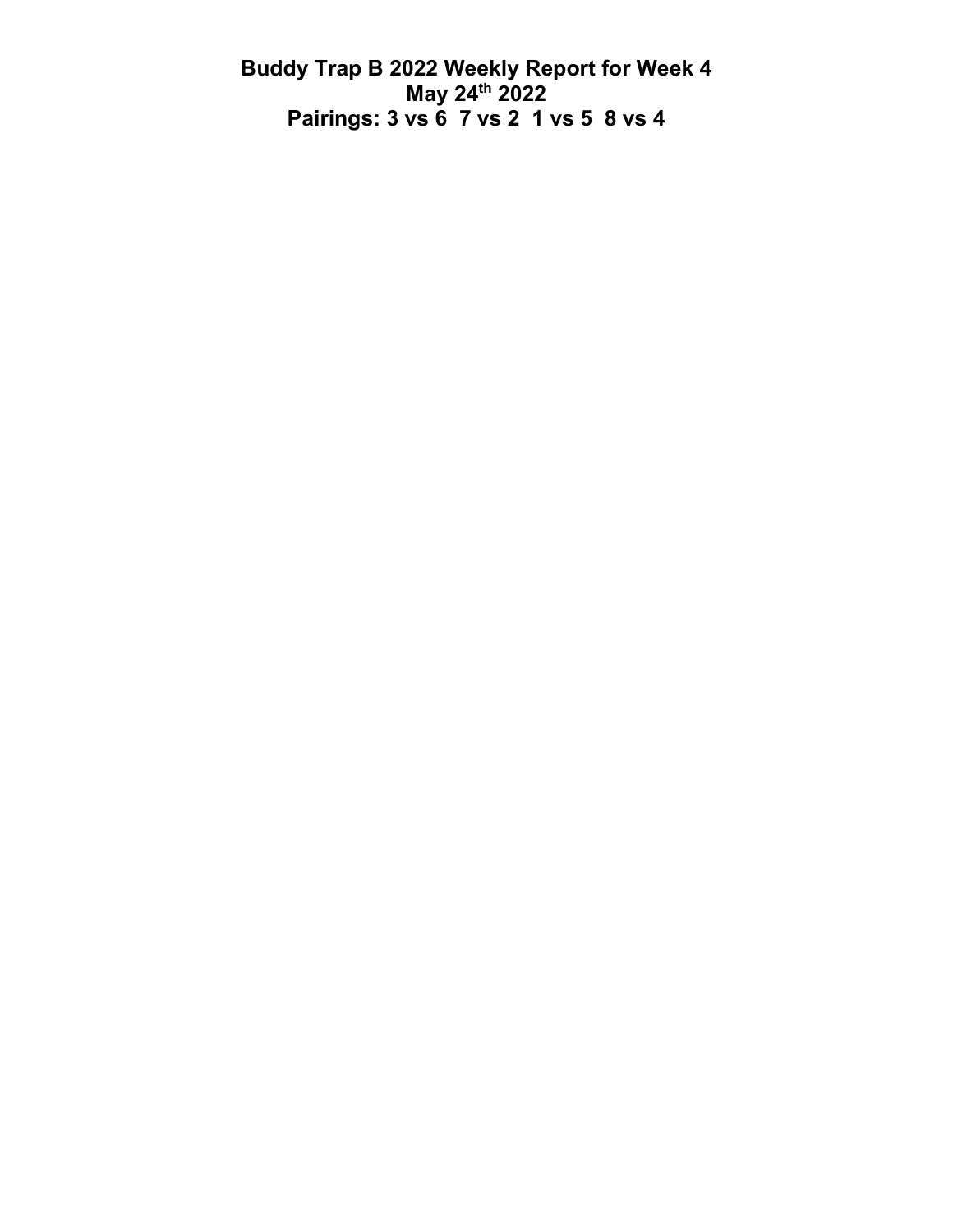# **Buddy Trap B 2022 Team Standings through week 4**

| Team 3 | J Bird                 | 8.0 |
|--------|------------------------|-----|
| Team 7 | <b>CSU</b>             | 6.0 |
| Team 4 | <b>Permit to Bury</b>  | 6.0 |
| Team 1 | <b>Pigeon Pounders</b> | 6.0 |
| Team 6 | <b>Clay Busters</b>    | 3.0 |
| Team 5 | <b>Shot Dead</b>       | 2.0 |
| Team 8 | League average         | 1.0 |
| Team 2 | <b>Stuck in a Rut</b>  | 0.0 |
|        |                        |     |